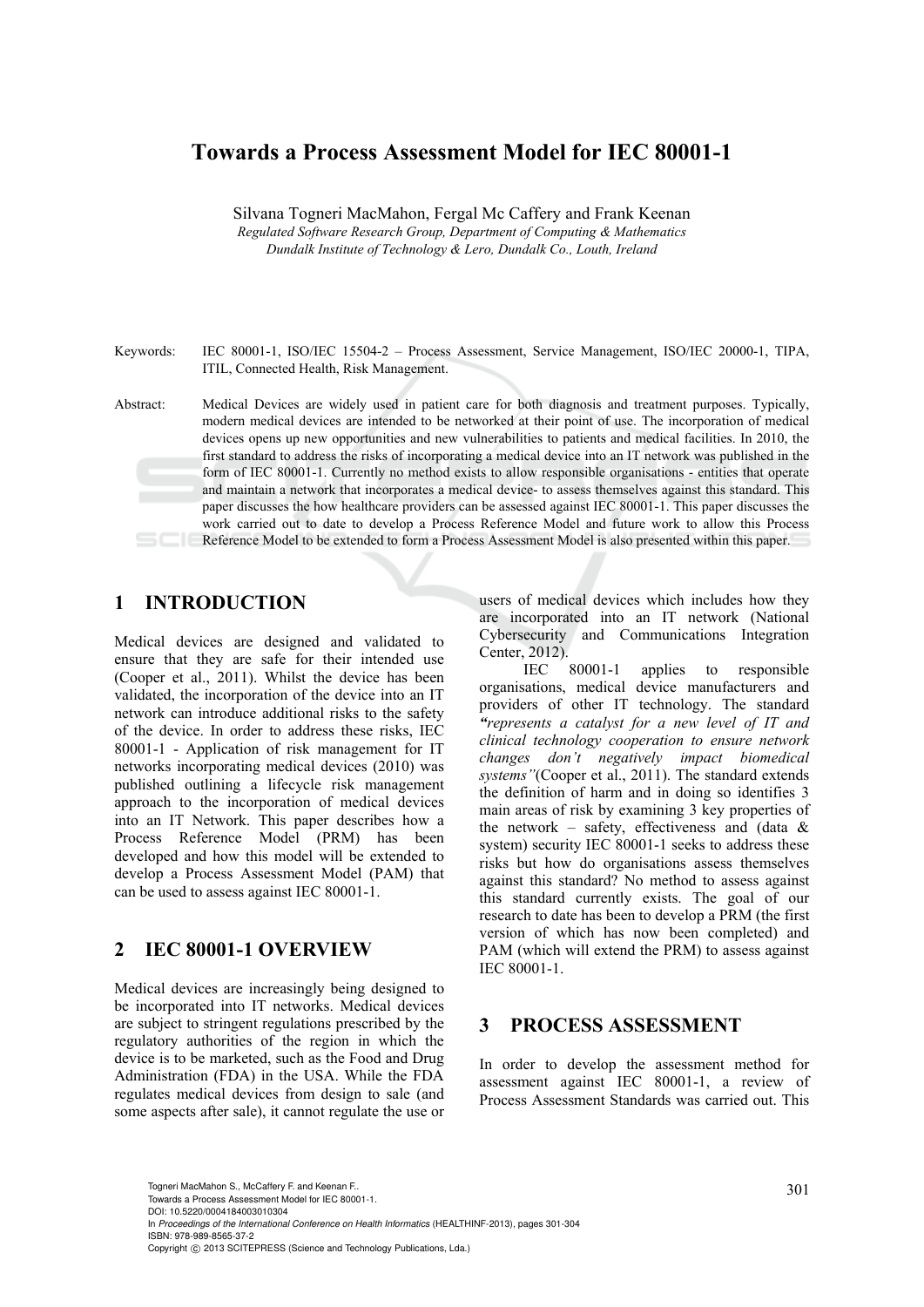review focused on ISO/IEC 15504-2:2003 Information technology - Process assessment (2003) which sets out the requirements for developing PRMs and PAMs and the requirements for performing an assessment and verifying conformity of an assessment. ISO/IEC 15504-2 outlines requirements for performing an assessment from 2 dimensions – from the perspective of capability determination and from the perspective of process improvement. In order to perform an assessment which would be compliant with ISO/IEC 15504-2, a PRM and PAM would be required. The PAM is developed with reference to a PRM and extends the PRM with the addition of a measurement framework. Processes within the PRM and PAM are phrased in terms of their purpose and their outcomes. Additional guidance for the phrasing of processes is provided in ISO/IEC TR 24774 (2010).

## **3.1 Development of the PRM**

In order to develop the assessment models to assess against IEC 80001-1 we performed a review of similar standards, focusing on Service Management Standards. Particular focus was given to ISO/IEC 20000-1:2011 Information technology - Service management which is a Service Management System (SMS) standard which specifies requirements for the service provider to take a lifecycle approach to Service Management and to plan, establish, implement, operate, monitor, review, maintain and improve an SMS (2011a) . It advocates an integrated process approach of Plan – Do – Check – Act. This means that the service is planned (Plan). Once operational (Do), the service being provided is checked against the original plan (Check) and on the basis of the results of checking the service against the plan, actions are taken to improve the service (Act).

 The similarities between ISO/IEC 20000-1 and IEC 80001-1 are outlined in Annex D of IEC 80001-1. This annex outlines processes that are common to both e.g. Configuration Management. The annex also highlights areas where the terminology is different but the underlying role, process or document is similar as shown in Figure 1. Given the similarities between the 2 standards as outlined in Annex D of IEC 80001-1, we examined what assessment methods were available to assess against this SMS standard and investigated the development of these methods to assess if they could be used to develop a PRM and PAM for IEC 80001- 1. Our investigation focused on the Tudor IT Service Management Process Assessment (TIPA) (Barafort et al., 2009) methodology which is used to assess

against ISO/IEC 20000-1 and another service management standard – Information Technology Infrastructure Library (ITIL) (The Cabinet Office, 2011) and is compliant with the requirements for process assessment as described in ISO/IEC 15504-  $\mathcal{L}$ 

## **3.2 TIPA Transformation Process**

While ISO/IEC 15504-2 describes the requirements for the development of PRMs and PAMs, it does not give guidance on how to transform the input (in terms of the domain requirements) into the outputs (the PRM and PAM). To address this, the TIPA transformation process was developed by the Public Research Centre Henri Tudor in Luxembourg which is a goal oriented requirements engineering technique which produces PRMs and PAMs that are compliant with ISO/IEC 15504-2. The TIPA transformation process (Barafort et al., 2008) was used to develop a PAM to assess against ISO/IEC 20000-1 which is no longer maintained by CRP Henri Tudor but was used as an input to ISO/IEC 15504-8 (ISO/IEC, 2011b). ISO/IEC 15504-8 is the PAM now used to assess against ISO/IEC 20000-1. The TIPA transformation process was also used to develop a PRM and PAM to assess against ITIL. Table 1 outlines the steps within the TIPA transformation process which were used for the development of the PRM for IEC 80001-1. The TIPA transformation process was followed due to its use to develop both PRMs and PAMs to assess against Service Management standards, standards which are similar in approach to IEC 80001-1.

Table 1: TIPA transformation process steps.

| <b>Description</b>                                                                                  | <b>PRM</b>   | <b>PAM</b>  |
|-----------------------------------------------------------------------------------------------------|--------------|-------------|
| Identify elementary requirements in a                                                               | X            |             |
| collection of requirements                                                                          |              |             |
| Organize, and structure the requirements                                                            | X            |             |
| Identify common purposes upon those<br>requirements and organize them towards                       | $\mathbf{x}$ |             |
| domain goals                                                                                        |              |             |
| Identify and factorize outcomes from the<br>common purposes and attach them to the<br>related goals | $\mathbf{x}$ |             |
| Group activities together under a practice<br>and attach it to the related outcomes                 |              | X           |
| Allocate each practice to a specific<br>capability level                                            |              | X           |
| Phrase outcomes and process purpose                                                                 | X            | X           |
| Phrase the Base Practices attached to<br>Outcomes                                                   |              | X           |
| Determine Work Products among<br>the<br>inputs and outputs of the practices                         |              | $\mathbf x$ |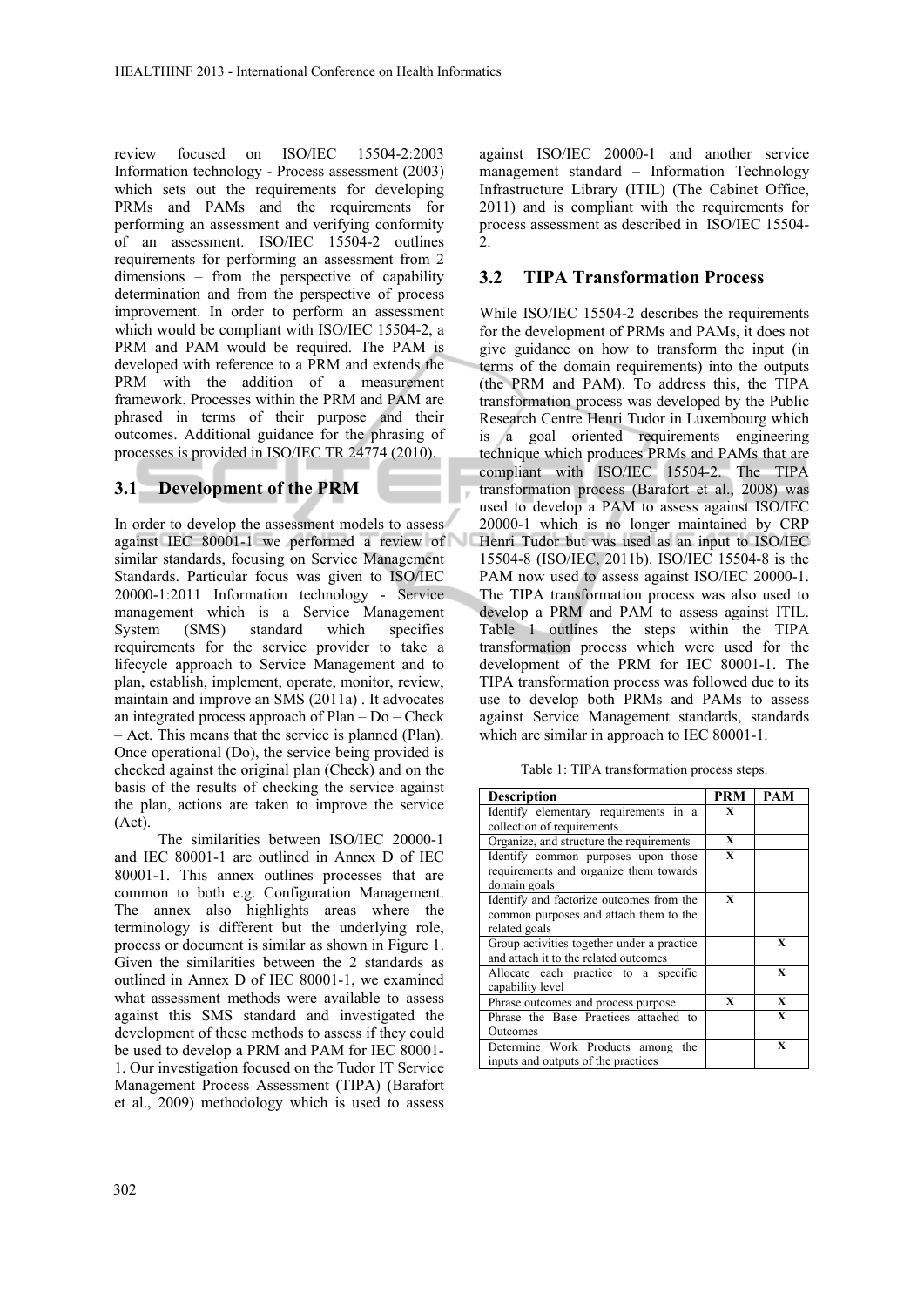# **4 IEC 80001-1 PROCESS REFERENCE MODEL**

Step 1 of the TIPA transformation process is to "*Identify elementary requirements in a collection of requirements*". As the source of these requirements was IEC 80001-1, the standard was reviewed line by line and all potential requirements were identified and .were transferred into a requirements catalogue to allow us to begin to form the requirements into the first draft of the PRM. The original source of each requirement was noted and traceability was maintained throughout the process. A review of ISO/IEC 20000-4 was performed to be used as a template for the PRM.

Step 2 states that it is necessary to: *"Organize, and structure the requirements".* The process groups within ISO/IEC 20000-4 were reviewed to understand if these groups could also be used to structure the requirements for IEC 80001-1. The structure was not deemed sufficient; however, given that both standards adopt a lifecycle approach, a decision was taken to maintain the use of the "Plan, Do, Check, Act approach. The approach taken to organise and structure the requirements, involved grouping requirements around topic areas as defined within the standard and followed the same structure as the standard.

Step 3 of the TIPA transformation process states *"Identify common purposes upon those requirements and organize them towards domain goals"*. As with step 2 above, it was found that the domain goals could be identified by following the structure of the standard and focusing upon how the topic areas were structured within the standard.

To complete the  $4<sup>th</sup>$  step of the TIPA transformation process *("Identify and factorize outcomes from the common purposes and attach them to the related goals"*), the requirements were again reviewed to isolate outcomes from the common purposes and attach them to the related domain goals. Each identified purpose/domain goal was reviewed and an observable and assessable outcome was identified.

The identified purposes/domain goals would allow us to organise the identified purposes/goals into processes. The processes were then reviewed against the requirements as outlined in ISO/IEC TR 24774 as per step 7 of the TIPA transformation process. Step 7 of the TIPA transformation process states "*Phrase outcomes and process purpose*". At this stage the purpose and outcome elements of the processes have been completed so the final title and context elements were phrased as per the requirements.

## **4.1 IEC 80001-1 Process Groups**

#### **4.1.1 "Plan" – Process Groups**

The "Plan" part of the lifecycle contains 2 process groups – Risk Management Policy Processes and Medical IT Network Risk Management Planning Processes. Risk Management Policy Processes contains a single process the purpose of which is to establish an overall risk management policy to determine acceptable risk levels and allow the responsible organisation to avoid unacceptable risks.

The Medical IT Network Risk Management Planning Processes contains 4 processes. The purpose of the Medical IT Network Planning process is to ensure that all risk management activities are adequately planned and are carried out in accordance with the established risk management policy. The Medical IT Network Documentation outlines the process for managing additional documentation provided by medical device manufacturers that describes the intended use of the device and gives instructions for the safe and effective use of the device. The Responsibility Agreements process looks in detail at when a responsibility agreement is required and the purpose of the process is to establish the responsibilities of medical device manufacturers and other IT providers with regard to risk management. The final process in the group is an umbrella process which sets out the responsibilities of the Medical IT Network Risk Manager in relation to the risk management process.

#### **4.1.2 "Do" – Process Groups**

The "Do" part of the lifecycle contains a single process group including the Medical IT Network Risk Management Process. The purpose of this process is to gather, analyse, assess and store information spanning planning, design, installation, device connection, configuration, use/operation, maintenance, and device decommissioning for lifecycle management of medical devices incorporated in IT-Networks. There are 3 further processes within the group. The purpose of the Risk Analysis & Evaluation process is to identify, analyse & evaluate risk related to the incorporation of Medical Device into IT Networks. The Risk Control process looks at how to control the risks which have been identified by the Risk Analysis & Evaluation process through the implementation of risk control measures until the residual risk is judged to be of an acceptable level. Once these measures have been implemented the Residual Risk process outlines how to assess residual risk and ensure that the risk control measures have been effective.